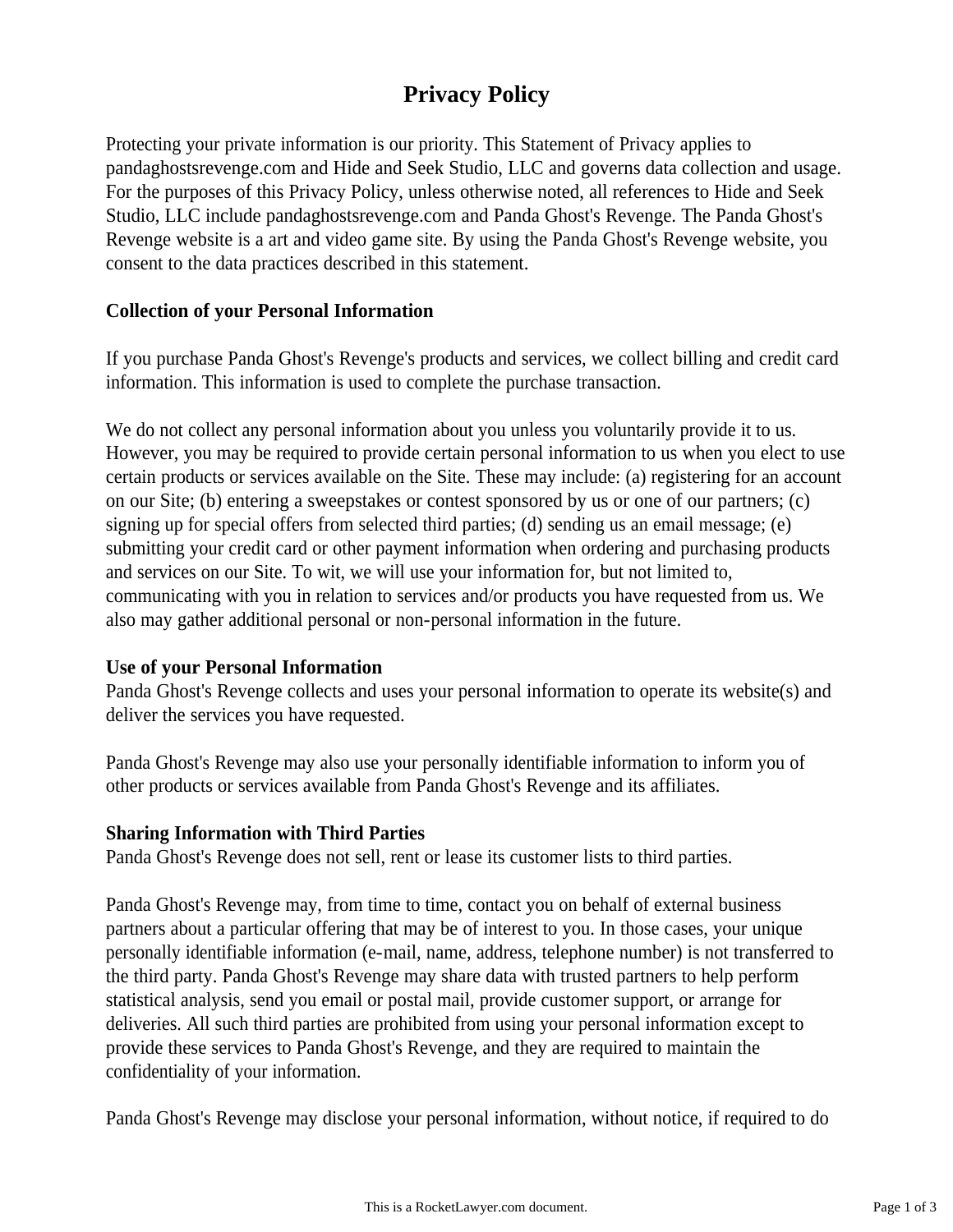so by law or in the good faith belief that such action is necessary to: (a) conform to the edicts of the law or comply with legal process served on Panda Ghost's Revenge or the site; (b) protect and defend the rights or property of Panda Ghost's Revenge; and/or (c) act under exigent circumstances to protect the personal safety of users of Panda Ghost's Revenge, or the public.

# **Tracking User Behavior**

Panda Ghost's Revenge may keep track of the websites and pages our users visit within Panda Ghost's Revenge, in order to determine what Panda Ghost's Revenge services are the most popular. This data is used to deliver customized content and advertising within Panda Ghost's Revenge to customers whose behavior indicates that they are interested in a particular subject area.

# **Automatically Collected Information**

Information about your computer hardware and software may be automatically collected by Panda Ghost's Revenge. This information can include: your IP address, browser type, domain names, access times and referring website addresses. This information is used for the operation of the service, to maintain quality of the service, and to provide general statistics regarding use of the Panda Ghost's Revenge website.

# **Use of Cookies**

The Panda Ghost's Revenge website may use "cookies" to help you personalize your online experience. A cookie is a text file that is placed on your hard disk by a web page server. Cookies cannot be used to run programs or deliver viruses to your computer. Cookies are uniquely assigned to you, and can only be read by a web server in the domain that issued the cookie to you.

One of the primary purposes of cookies is to provide a convenience feature to save you time. The purpose of a cookie is to tell the Web server that you have returned to a specific page. For example, if you personalize Panda Ghost's Revenge pages, or register with Panda Ghost's Revenge site or services, a cookie helps Panda Ghost's Revenge to recall your specific information on subsequent visits. This simplifies the process of recording your personal information, such as billing addresses, shipping addresses, and so on. When you return to the same Panda Ghost's Revenge website, the information you previously provided can be retrieved, so you can easily use the Panda Ghost's Revenge features that you customized.

You have the ability to accept or decline cookies. Most Web browsers automatically accept cookies, but you can usually modify your browser setting to decline cookies if you prefer. If you choose to decline cookies, you may not be able to fully experience the interactive features of the Panda Ghost's Revenge services or websites you visit.

# **Links**

This website contains links to other sites. Please be aware that we are not responsible for the content or privacy practices of such other sites. We encourage our users to be aware when they leave our site and to read the privacy statements of any other site that collects personally identifiable information.